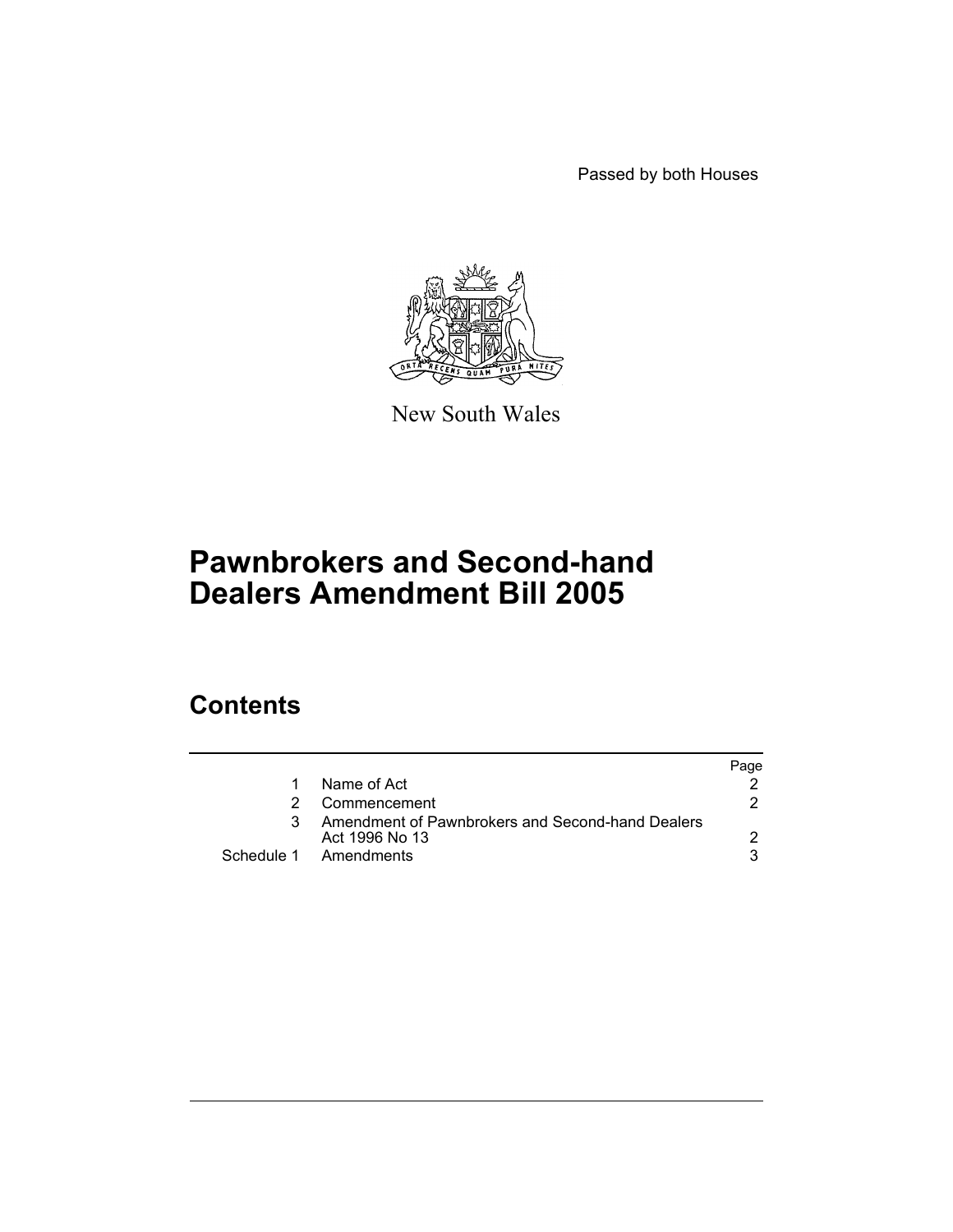*I certify that this PUBLIC BILL, which originated in the LEGISLATIVE ASSEMBLY, has finally passed the LEGISLATIVE COUNCIL and the LEGISLATIVE ASSEMBLY of NEW SOUTH WALES.*

> *Clerk of the Legislative Assembly. Legislative Assembly, Sydney, , 2005*



New South Wales

## **Pawnbrokers and Second-hand Dealers Amendment Bill 2005**

Act No , 2005

An Act to amend the *Pawnbrokers and Second-hand Dealers Act 1996* to clarify the application of the Act in respect of loans on the security of the possession of goods.

*I have examined this Bill, and find it to correspond in all respects with the Bill as finally passed by both Houses.*

*Chairman of Committees of the Legislative Assembly.*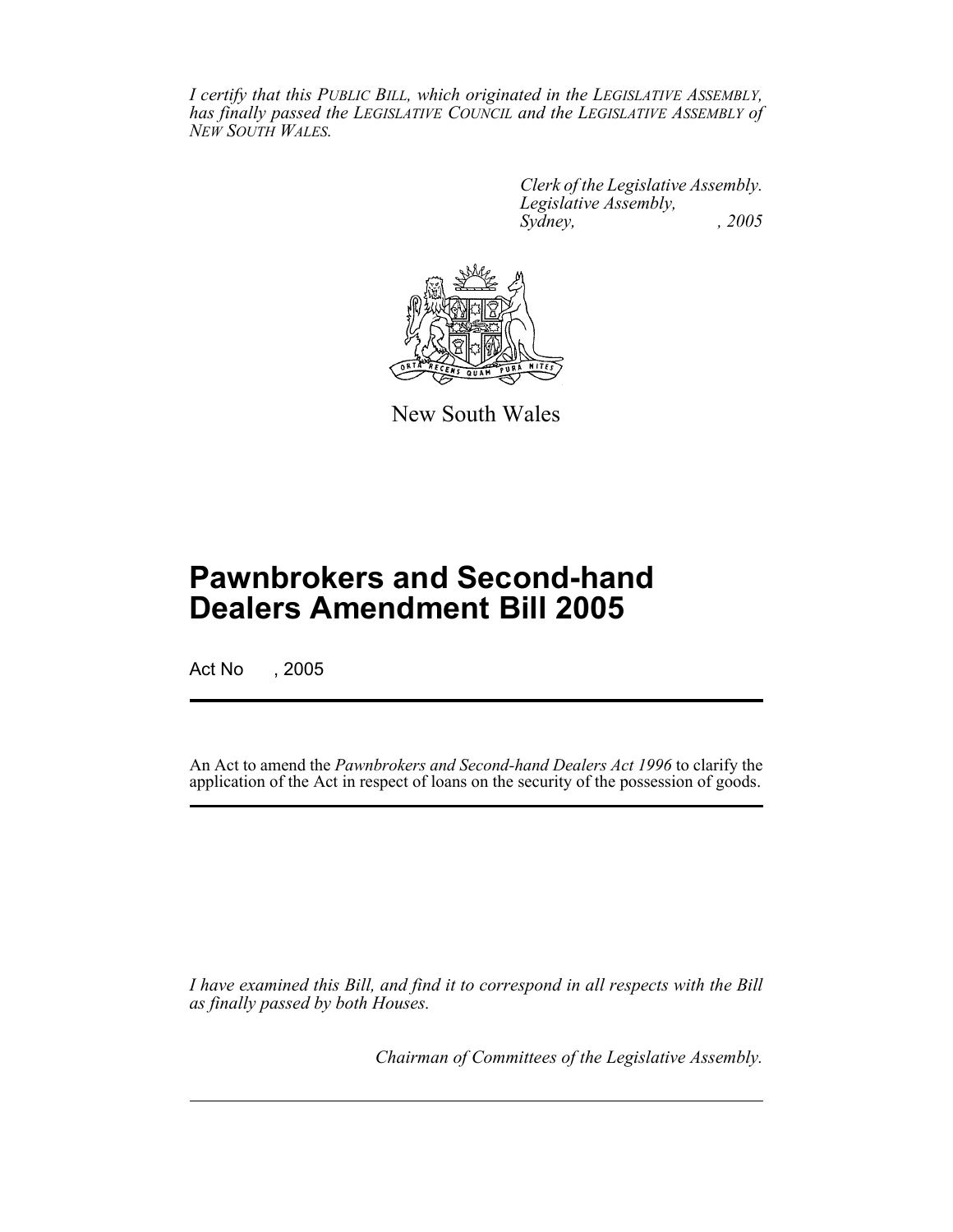### **The Legislature of New South Wales enacts:**

### **1 Name of Act**

This Act is the *Pawnbrokers and Second-hand Dealers Amendment Act 2005*.

### **2 Commencement**

This Act commences on the date of assent.

### **3 Amendment of Pawnbrokers and Second-hand Dealers Act 1996 No 13**

The *Pawnbrokers and Second-hand Dealers Act 1996* is amended as set out in Schedule 1.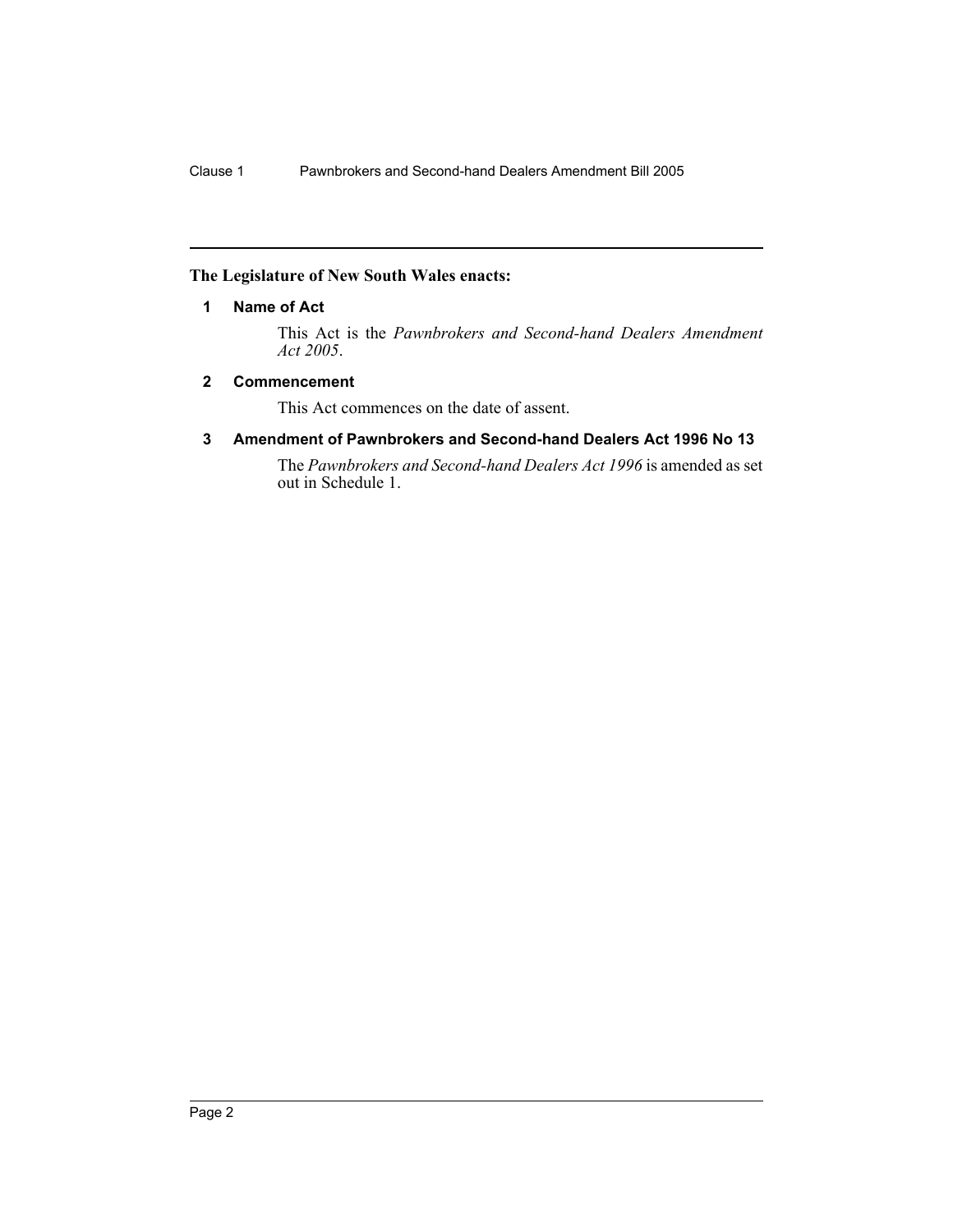Pawnbrokers and Second-hand Dealers Amendment Bill 2005

Amendments **Amendments** Schedule 1

### **Schedule 1 Amendments**

(Section 3)

### **[1] Section 3 Definitions**

Omit the definition of *pawnbroker* from section 3 (1). Insert instead: *pawnbroker*—see section 3A.

### **[2] Section 3A**

Insert after section 3:

### **3A Definition of "pawnbroker"**

- (1) In this Act, *pawnbroker* means a person who carries on a business of lending money on the security of pawned goods.
- (2) For the purposes of this Act, goods are *pawned* if the goods are taken into the possession of a lender of money for the purpose of the lender relying on possession of the goods as security for the repayment of the loan.
- (3) In determining for the purposes of this Act whether goods are pawned and whether money is lent on the security of pawned goods, the following principles are to apply:
	- (a) regard is to be had to the substance of the loan transaction rather than its form or other legal technicalities,
	- (b) particular regard is to be had to the ordinary understanding of the borrower as to the nature of the loan transaction and the reason or basis on which possession of goods is given to the lender,
	- (c) it does not matter that the terms of the loan transaction provide that the lender has taken possession of the goods at the request of or on behalf of the borrower or otherwise so as to give the appearance that the lender does not rely on possession of the goods as security for the repayment of the loan,
	- (d) goods can be considered pawned and money can be considered lent on the security of pawned goods even if the loan also gives rise to a mortgage of the goods.
- (4) The regulations may specify cases or circumstances in which, for the purposes of this Act:
	- (a) the taking of goods into the possession of a lender of money in connection with the loan is a pawning of the goods (whether or not that taking into possession is for the